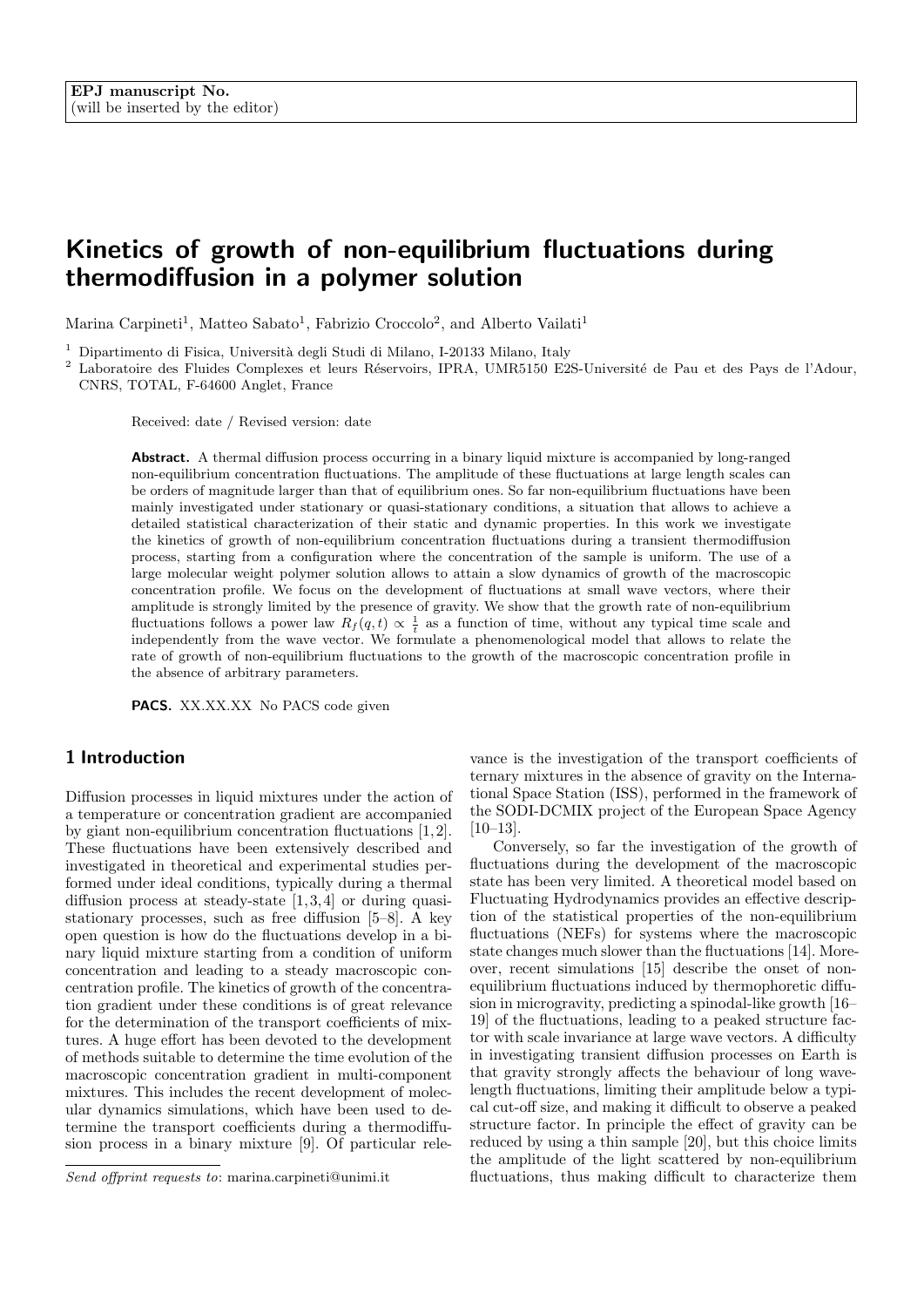during a transient diffusion process. Of course another option is to perform experiments in microgravity conditions and this is one of the purposes of the Giant Fluctuations (formerly NEUF-DIX) project of ESA [21]. The present work performed on earth is intended as preliminary to the future tests in microgravity conditions. We present the results of a study performed on Earth at the onset of non-equilibrium concentration fluctuations induced by the Soret effect in a solution of a polystyrene polymer in toluene. Transient processes are usually very fast and it is difficult to collect a sufficient amount of data to obtain a good statistical characterization of them. As suggested in [15], a more accurate statistics can be achieved by increasing the time necessary for the development of a concentration gradient induced by thermophoresis. To slow down the kinetics we chose to use a solution of a high molecular weight polymer. The concentration of polymer is chosen above the overlap concentration to guarantee that the amplitude of the scattered light is large enough to be detected.

We use a quantitative shadowgraph technique  $[22, 6, 6]$ 7], particularly effective for studying this kind of phenomena due to its extremely high sensitivity at small wave vectors. Shadowgraph relies on the detection in the near field of the interference between the transmitted beam and the scattered light. Depending on their wave vector, concentration fluctuations produce changes of the index of refraction, which appear as modulations of light intensity on the images. With respect to light scattering, Shadowgraph makes it possible to directly visualize the sample, but also to recover the structure factor from the images, collecting light at small wave vectors  $q$  without problems of stray light rejection and alignment that affect small angle light scattering. The only disadvantage of the technique is the presence of a strongly  $q$ -dependent transfer function, which usually requires a precise calibration to determine the static structure factor of the fluctuations (See for example ref [23]).

In this work we have focused our attention on the study of the kinetics of growth of non-equilibrium concentration fluctuations. As we will show, the method that we have used allows to get rid of the shadowgraph transfer function without performing calibration measurements.

We will show that the growth rate of concentration fluctuations exhibits a nearly  $q$ -independent power law behaviour  $R_f(t) \propto t^{-\alpha}$ , at variance with the diffusive growth of the amplitude of the concentration modes  $c(q, t) \propto$  $1 - exp(-Dq^2t)$ , whose characteristic time strongly depends on the wave vector.

# 2 Non-equilibrium fluctuations in diffusion processes

NEFs play a fundamental role in all diffusive processes [1] due to the fact that they perturb significantly the macroscopic state. Indeed, it can be shown that the microscopic mass flows generated by non-equilibrium fluctuations are responsible for the Fickean diffusive mass transfer [24]. Moreover, it has been predicted recently that non-equilibrium fluctuations can significantly modify the interactions between macroscopic bodies embedded in a fluid [25–29], a result that has not yet been confirmed experimentally. Linearized fluctuating hydrodynamics gives a quite complete theoretical description of NEFs in binary liquid mixtures when ideal conditions are realized, as for example stationary states, small gradients, and diluted systems [1, 30–33]. Theoretical work provided evidence that the non-equilibrium fluctuations are long range correlated, their static structure factor diverging as  $q^{-4}$  as the wave vector  $q$  goes to zero. At large wave vectors the fluctuations relax diffusively and they are not affected by gravity. However, at small wave vectors gravity frustrates fluctuations, because at these length scales buoyancy determines a faster relaxation than diffusion [34]. The separation between these two regimes of relaxation is reflected by the presence of a roll-off in the static structure factor of the non-equilibrium fluctuations at the roll-off wave vector [14]:

$$
q_{RO} = \left(\frac{\beta g \nabla c}{\nu D}\right)^{\frac{1}{4}} \tag{1}
$$

where  $g$  is the acceleration of gravity,  $c$  is the weight fraction of the denser component  $\nu$  the kinematic viscosity, D the diffusion coefficient and  $\beta$  the solutal expansion coefficient. For  $q < q_{RO}$  the structure factor is almost constant. These predictions found confirmation in many experiments performed on Earth [3, 4, 6, 7, 35–39]

Further experiments allowed to establish that under microgravity conditions the only limit to the growth of non-equilibrium fluctuations is determined by the size of the cell containing the sample, which imposes a finite size limit [23, 15, 40]. Notwithstanding the good understanding of non-equilibrium fluctuations at steady state in the linear regime, recent experiments have shown that a deeper understanding of non-equilibrium fluctuations under more general conditions would be highly desirable [8, 15, 41, 42].

Our attention is focused on the determination of the kinetics of growth of the concentration fluctuations' modes during the transient leading to a stationary state and on the comparison of the results with theoretical predictions and preliminary experimental data [14, 15]. Starting from a condition where the concentration is uniform, non-equilibrium fluctuations can be induced by taking advantage of a thermodiffusion process. When a temperature gradient  $\nabla T$  is suddenly applied to a liquid mixture, previously kept at fixed temperature, a mass flow  $j = -\rho D[\nabla c + S_T c(1 - c)\nabla T]$  is induced due to Soret effect, until a steady state is reached when a macroscopic constant concentration gradient  $\nabla c_{Soret} = -S_T c(1-c)\nabla T$ is formed inside the sample. Assuming that the system is in a stable configuration, as it occurs for example by heating from above a sample with a positive Soret coefficient  $S_T$ , it is possible to describe how the concentration profile evolves in time, writing it as a function of the dimensionless height  $\zeta = z/a$  and time t [14,43] (Fig.1) :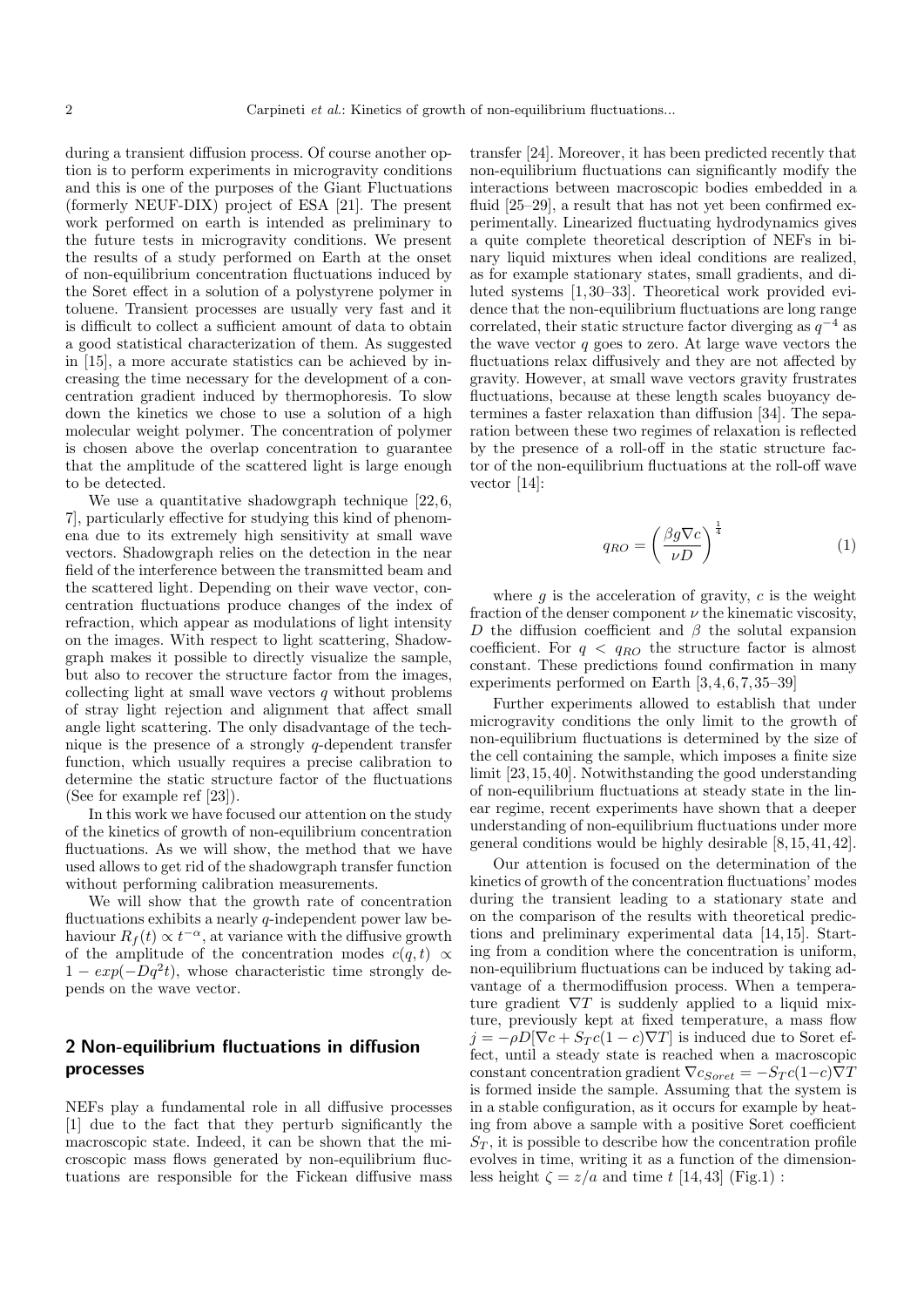

Fig. 1. Time evolution of the concentration profile plotted vs the normalized height  $\zeta$  in a thermal diffusion process. Concentration profiles have been obtained numerically from Eqn.  $\Omega$ 

.

$$
c(\zeta, t) = c_0 + a \nabla c_{Soret} \left\{ \frac{1}{2} - \zeta - \frac{2}{\pi^2} \sum_{j=1}^{\infty} \frac{1}{j^2} [1 - (-1)^j] \right\}
$$

$$
\times \cos(j\pi\zeta) exp\left(-\frac{j^2 \pi^2 D}{a^2} t\right) \right\}
$$
(2)

where  $z$  is the vertical coordinate,  $a$  is the vertical thickness of the sample and  $c_0$  is the initial uniform concentration. Theory and preliminary experiments performed on Earth show that during a transient thermal diffusion process the static structure factor maintains the same features observed at steady state, namely a  $q^{-4}$  decay at large q vectors and a roll-off at smaller wave vectors. The forward amplitude, proportional to the difference between the concentrations at the two cell boundaries  $\Delta c$  (see Fig. 1) increases in time. On the contrary, the roll-off position is almost stationary, because it depends on the magnitude of the concentration gradient near the boundaries, which reaches the steady-state almost immediately after the beginning of the process [14].

A different behavior is predicted for measurements performed under microgravity conditions starting from a configuration where the concentration is uniform [15]. In the absence of buoyancy driven effects, the structure factor is expected to exhibit a peak at finite wave vector that moves in time to smaller  $q$  vectors, while its amplitude increases. This behaviour is strongly reminiscent of that observed during spinodal decomposition processes, where a dominant mode in the concentration flutuations depends on the fact that the process is driven by a negative diffusion coefficient [16–18, 15]. For the growth of NEFs, however, the presence of a dominant mode in the fluctuations is originated by the competition between the diffusive and Soret fluxes [15]. During the transient, the mass flow is dominated by the Soret flux, which gives rise to a partial demixing of the sample, a situation that mirrors, at least qualitatively, the demixing process occurring during a spinodal decomposition. Some preliminary results collected in microgravity show fair agreement with the theoretical predictions [15]. However, in order to confirm the presence of a peak at small wave vectors, further efforts are required.

#### 3 Material and methods

The cell is formed by two sapphire windows pressed against an o-ring gasket, 26 mm inner diameter, delimiting the sample volume, while two spacers of thickness 1.3 mm placed between the windows guarantee a well defined sample thickness. The sample is thermalized using two ring shaped Peltier elements thermally coupled to the windows, and controlled through two Proportional-Integral-Derivative servo-controls with an accuracy of 0.01  $°C$ .

Two needles inserted in the o-ring allow to fill the cell. In filling the cell it is important to carefully remove any residual air, as the presence of bubbles strongly affects the thermal transport through the sample. The filled cell is carefully leveled horizontally, after checking that all the optical components are well aligned along the vertical optical axis of the setup.

The onset of the fluctuations is a quite elusive process and in order to study it, it is very important to slow down the kinetics of the process. For this purpose we chose to use a polymer with large molecular weight.  $M_w = 7.06 \times 10^5$  g mol<sup>-1</sup>. The polymer is diluted in toluene with a mass fraction  $w = 0.02$ , corresponding to a concentration  $c_0 = 0.0173$  g  $cm^{-3}$  (approximately three times the overlap concentration  $c_o = 0.0057$  g  $cm^{-3}$ ) and to a collective diffusion coefficient  $D = 4.3 \times 10^{-7} \text{ cm}^2 \text{s}^{-1}$ [44, 45]. The choice to work above the overlap concentration is dictated by the need of having a trade-off between a slow dynamics and a significant amount of light scattered by the sample. We stress that at this concentration the collective diffusion coefficient, describing the rate at which concentration fluctuations decay, is independent of the molecular mass of the polymer, but is still extremely low. Before starting a measurement cycle, the sample is initially kept at a uniform temperature of 25  $\degree C$  for some hours to reach an equilibrium state. To avoid convective motions caused by small residual gradients, we impose a small temperature difference of 0.1  $\degree C$  between the two Peltier elements, with the above temperature higher than the below one. We collect images of the sample in the equilibrium state (200 frames at a rate of  $1 s^{-1}$ ) to characterize the camera background.

The measurement cycle is started by applying a temperature difference  $\Delta T = 20$  °C, heating the upper face at 35 °C, and cooling the lower one at  $15^{\circ}C$ . After the imposition of a temperature difference between the sapphire windows, a constant temperature gradient develops inside the cell with a characteristic time much faster than the one needed to attain a steady concentration profile. This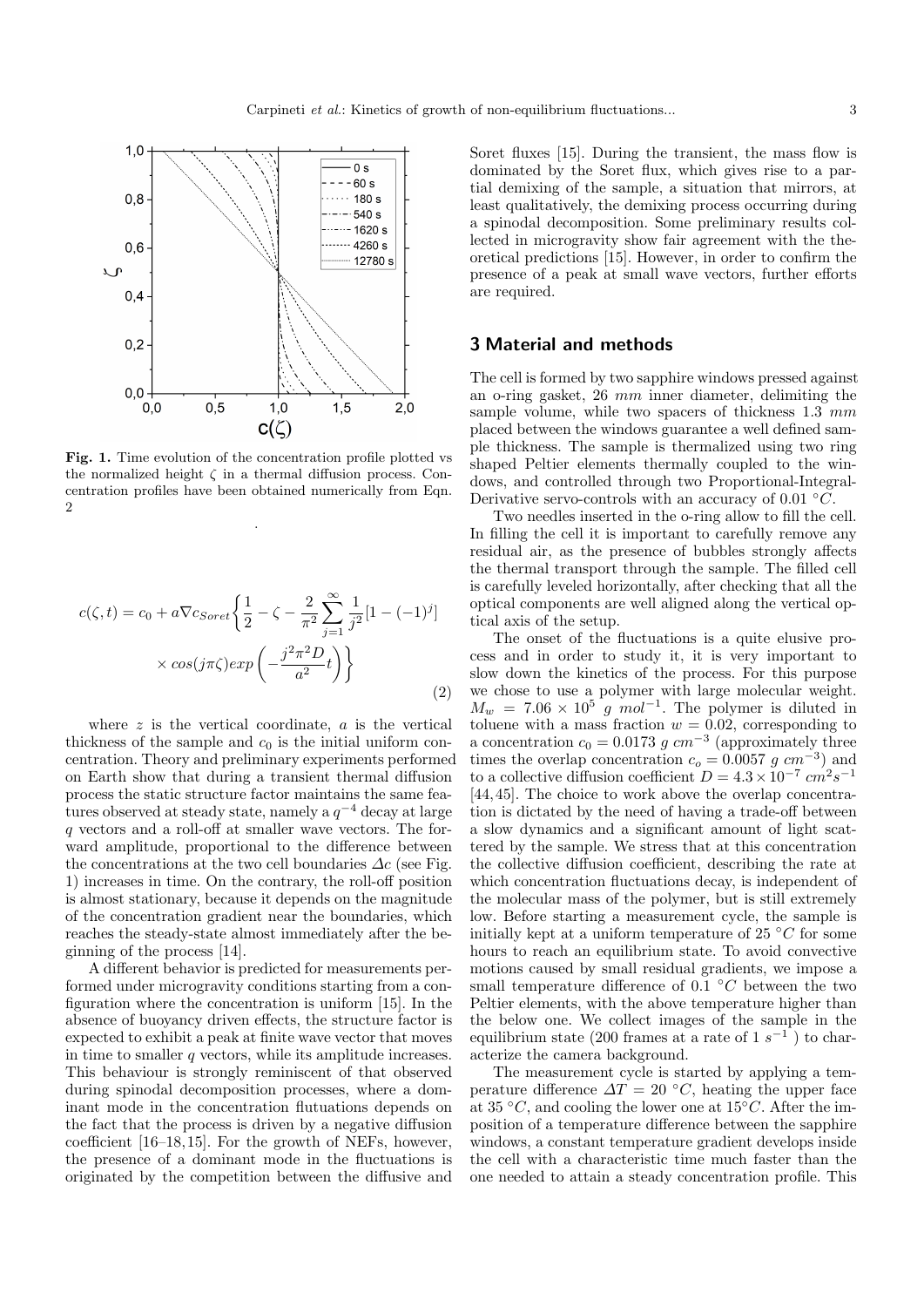is due to the fact that the thermal diffusivity of the sample is two orders of magnitude smaller than its diffusion coefficient. We can estimate a time  $\tau \approx 100 s$  for the development of the thermal gradient. The sample has a positive Soret coefficient  $S_T = 0.238 K^{-1}$  [44], and therefore the mass flux is in the direction of the colder temperature, with stabilizing effect with respect to convective motions. When the steady state is approached, the mass flux vanishes leading to a constant concentration gradient  $\nabla c_{Soret}$ across the whole cell . We can estimate the time necessary for the system to reach the stationary state to be about  $\tau = a^2/\pi^2 D \approx 11.5$  hours.

We study the fluctuations with a highly sensitive shadowgraph technique [7, 23] whose setup is very simple, easy to align and extremely versatile. The light source is a super- luminescent diode (SLD) Superlum SLD 261-MP with wavelength  $\lambda = 670 \ \mu m$  and bandwidth (FWHM) of 7.5 nm. This source is definitely more suitable for a shadowgraph experiment than a laser, as the larger bandwidth prevents fringe formation coming from the interference of beams reflected by optical surfaces. The SLD is coupled to a monomode fiber. An achromatic doublet placed before the sample cell collimates the diverging beam coming out of the fiber.

A second lens placed above the cell images a plane at a distance of 41 cm from the sample onto a scientific CMOS detector (IDT NX4-S1) 13.9 mm  $\times$  13.9 mm with a resolution of  $1024\times1024$  pixels. The image parameters are carefully calibrated to give the exact correspondence between pixels and lengths in real space. One advantage of the shadowgraph diagnostics is that the scattered light is superimposed with the transmitted beam onto the sensor, which receives all the light coming from the cell falling inside the solid angle subtended by the sensing area. The transmitted beam acts as a local oscillator and interferes both with the scattered and the stray light coming from spurious reflections, imperfections in the optics, or dust particles along the optical path. As a results, the intensity of the light collected by the detector is linearly related to the amplitude of the scattered field  $I(\mathbf{x},t) \propto |E_0|^2 + 2Re\{E_0 E_s^*(\mathbf{x},t)\},$  where  $E_0$  is the amplitude of the transmitted field and  $E_s(\mathbf{x}, t)$  the scattered field. After the imposition of the temperature gradient to the sample, we start acquiring a series of 900 shadowgraph images with a sampling period of 4s. Each shadowgraph image contains several contributions to the scattered field  $E_s(\mathbf{x}, t)$ : a static background  $E_B(\mathbf{x})$ , equilibrium temperature fluctuations  $E_{Te}(\mathbf{x}, t)$ , equilibrium concentration fluctuations  $E_{ce}(\mathbf{x}, t)$ , non-equilibrium temperature fluctuations  $E_{Tne}(\mathbf{x}, t)$ , non-equilibrium concentration fluctuations  $E_{cne}(\mathbf{x}, t)$  and a dynamic background due to the camera noise  $E_D(\mathbf{x}, t)$ . All the dynamic terms have zero mean.

The average of a set of images  $I_0(\mathbf{x}) = \langle \mathbf{I}(\mathbf{x}, \mathbf{t}) \rangle_{\mathbf{t}}$  allows to recover the background term  $E_B(\mathbf{x})$ , which can be eliminated from each image by subtraction so to obtain the normalized intensity distribution [15]:

$$
i(\mathbf{x},t) = \frac{I(\mathbf{x},t) - I_0(\mathbf{x})}{I_0(\mathbf{x})}
$$
(3)



Fig. 2. Time evolution of the variance of shadowgraph images on non-equilibrium concentration fluctuations. The dashed line represents the theoretical time evolution of the concentration difference across the sample obtained from Eqn. 5 using the reference value of the diffusion coefficient  $D = 4.3 \times 10^{-7} \text{ cm}^2 \text{s}^{-1}$ . The solid line is the best fit of the experimental data with Eqn. 5, yielding a value of the diffusion coefficient 2.5 times larger than the reference one.

# 4 Results and discussion

A first information on the growth of non-equilibrium fluctuations can be obtained from the time evolution of the variance of the shadowgraph images of the fluctuations (Fig. 2)  $var[i(\mathbf{x}, t)]$ , which is proportional to the integral of the scattered light over the solid angle subtended by the detector

$$
var[i(\mathbf{x}, \mathbf{t})] = \sum_{\mathbf{x}} \frac{i(\mathbf{x}, \mathbf{t})^2}{N} \propto
$$
  
var  $[E_{Tne}(\mathbf{x}, t)] + var[E_{cne}(\mathbf{x}, t)] + var[E_D(\mathbf{x}, t)].$  (4)

Here we have omitted the contributions due to equilibrium fluctuations because under the conditions of interest for our experiment their amplitude is much smaller than that of non-equilibrium fluctuations and can thus be neglected. Following the initial phase where the temperature profile reaches a steady state, the signal starts growing until it finally reaches a plateau. The growth of the variance of the scattered light provides a first evidence of the emergence of the non-equilibrium fluctuations in an originally unperturbed sample. A first question that arises is how the growth of the fluctuations is related to the development of a macroscopic concentration profile, starting from an originally uniform concentration. As we will see shortly, a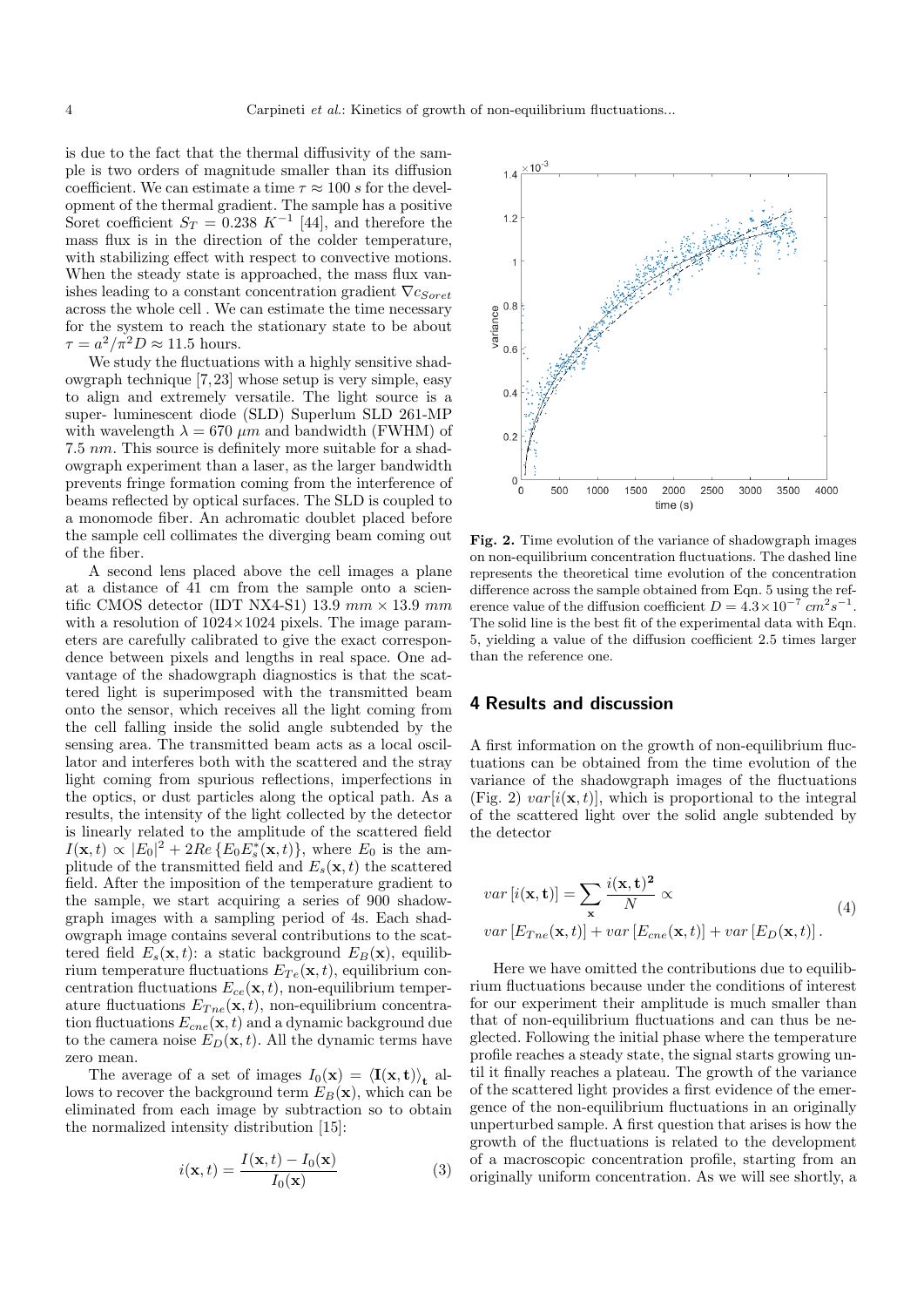meaningful parameter reflecting the growth of the macroscopic state is the concentration difference  $\Delta c(t)$  generated by the Soret flow across the sample. This quantity can be calculated theoretically from Eqn. 2:

$$
\Delta c(t) = c(0, t) - c(1, t) =
$$
  
=  $a \nabla c_{Soret} \left\{ 1 - \frac{4}{\pi^2} \sum_{j=1}^{\infty} \frac{1}{j^2} [1 - (-1)^j] \times exp\left(-\frac{j^2 \pi^2 D}{a^2} t\right) \right\}$  (5)

From Fig. 2 one can appreciate that the growth of  $\Delta c(t)$  is in good agreement with the growth of the variance of the shadowgraph images, the only free parameter being a multiplicative constant. Therefore, the variance of the non-equilibrium fluctuations at the large length scales where the fluctuations are strongly affected by gravity is intimately related to the dynamics of growth of the concentration difference, which in turn allows the determination of the diffusion and Soret coefficient. Although the results are very preliminar, this approach, when properly developed, could represent a suitable alternative to Mach-Zehnder Interferometry, Electronic Speckle Pattern Interferometry or Beam Deflection to recover the transport coefficient of a binary liquid mixture during a thermodiffusion experiment.

A more refined assessment of the kinetics of growth of non-equilibrium fluctuations involves the determination of their structure factor, which is directly related to the structure factor of the shadowgraph images  $S_S(q, t)$ , where  $q$  is the transferred wave vector:

$$
S_S(q,t) = T(q)[S_T(q,t) + S_c(q,t)] + S_D(q,t)
$$
 (6)

where  $S_T(q,t)$  and  $S_c(q,t)$  are the power spectra of temperature and concentration fluctuations respectively,  $S_D(q,t)$  is the power spectrum of the dynamic camera noise and  $T(q)$  is the transfer function of the shadowgraph method [7, 23, 15, 46]

In order to compare our results with the data presented in Ref. [15] we study the structure factor of the images at various time. To get rid of the contribution of the temperature fluctuations and of the dynamic camera noise we evaluate the power spectrum  $S_0(q)$  of the shadowgraph images grabbed about 100s after the imposition of the gradient. Due to the large separation of the timescales for the growth of fluctuations, after this time the temperature fluctuations are fully developed, while the concentration fluctuations have barely started to grow and  $S_0(q) = T(q)S_T(q,t) + S_D(q,t)$ . The subtraction of  $S_0(q)$ from  $S_S(q,t)$  allows to isolate the contribution of nonequilibrium fluctuations, (Fig. 3):

$$
S_S(q, t) - S_0(q) = T(q)S_c(q, t)
$$
\n(7)

From Fig. 3 we observe that the structure factor grows rapidly in the first hour, and slows down during the following part of the process. To characterize the transient regime we analyzed, for various runs, the first 900 images



Fig. 3. Time evolution of the static structure factor  $T(q)S_c(q,t)$  of non-equilibrium concentration fluctuations taken during the transient phase. The first curve (lower one) is taken at  $t = 180$  s after the imposition of the temperature gradient, while the last one at  $t = 3600 s$ . The solid vertical line shows the theoretical roll-off wave vector  $q_{RO}$  at steady state.

collected every 4 seconds after applying the temperature difference across the cell.

The typical oscillations due to the shadowgraph transfer function are visible, superimposed to the static structure factors [40]. As the signal due to non-equilibrium concentration fluctuations is very small during the early stages of growth, data are particularly noisy at small wave vectors, and it is difficult to make any statement on the presence of a peak predicted in Ref. [15].

From Eqn. 1, we can estimate the steady state roll off for our sample to be  $q_{RO} = 334$   $cm^{-1}$  (being  $\beta = 0.373$ ,  $\nu = 4.91 \times 10^{-2}$   $cm^2/s$ ,  $\nabla c_{Soret} = 0.71$   $cm^{-1}$ , and  $D = 4.3 \times 10^{-7}$  cm<sup>2</sup>s<sup>-1</sup>). Its position is made evident in Fig. 3 with the straight vertical line.  $q_{RO}$  seems slightly underestimated with respect to the actual roll off position for all the curves. Actually Eqn. 1 is obtained in the hypothesis of dilute samples and at the stationary state, when a constant gradient is present in the cell, and a vertical displacement of a volume of sample creates a density mismatch.

The time evolution of the structure factors shown in Fig. 3 is directly related with the evolution of the variance of shadowgraph images shown in Fig. 2. More in detail, the integral of the structure factor at a given time over the accessible q−range is directly proportional to the variance of the shadowgraph images. As most of the q−values at which we collect data are well below the asymptotic high q behaviour, we notice that the integral of  $S(q)$  is simply proportional to the forward amplitude. This observation, allows us to determine a theoretical expression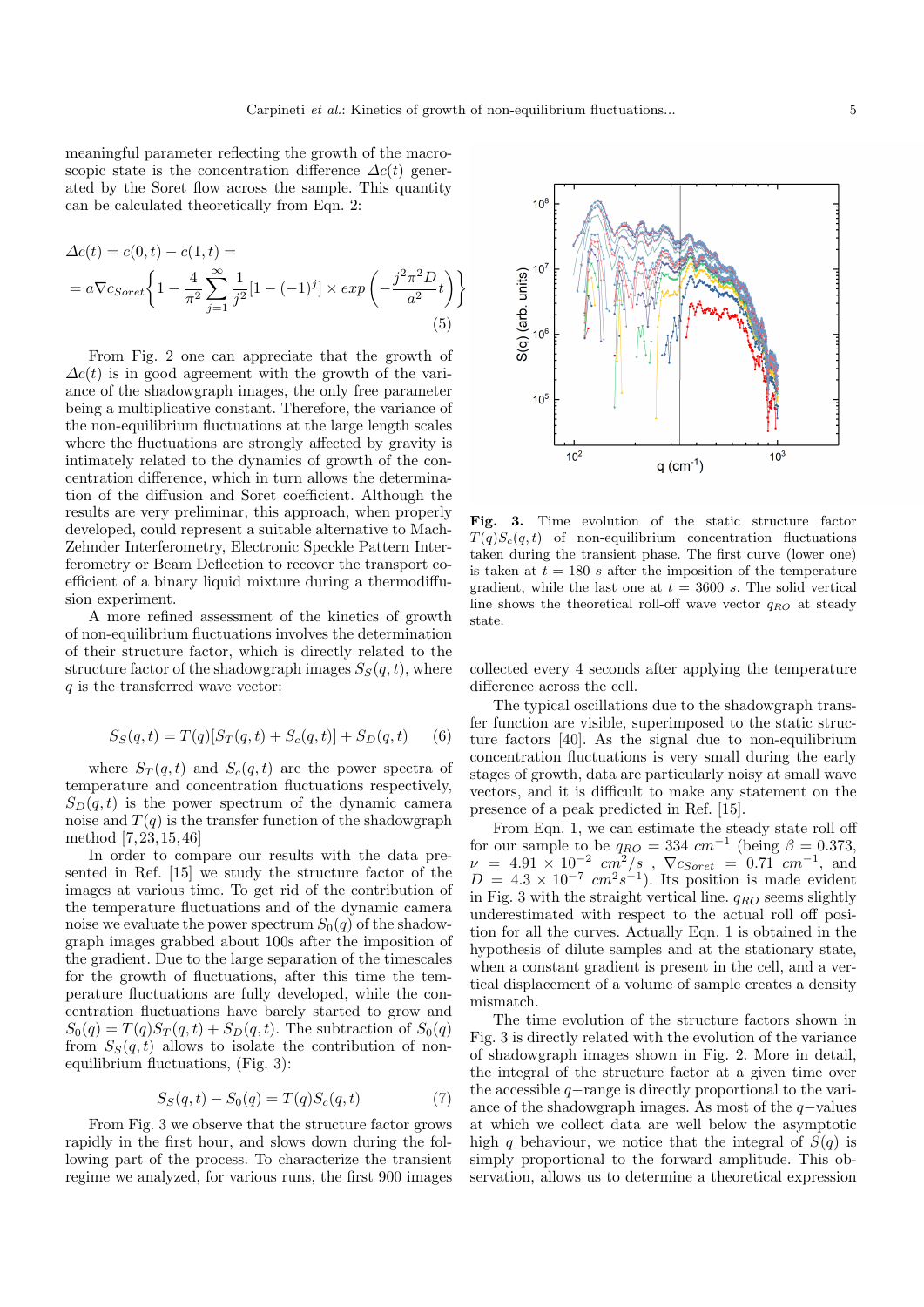for the growth rate of non-equilibrium fluctuations and to compare its predictions with experimental results. Following [14] we know that in a time dependent thermal diffusion process, the forward amplitude of the structure factor  $S<sub>c</sub>(0, t)$ , after the early stages of the thermal diffusion process, is proportional to the concentration difference near the boundaries of the sample cell, being:

$$
\frac{S_c(0,t)}{aS_{eq}} = \frac{\Delta c(t)}{a\nabla c_{grav}} - 1\tag{8}
$$

where  $S_{eq}$  is the equilibrium static structure factor, and  $\nabla c_{grav}$  is the equilibrium concentration gradient induced by barodiffusion.

Using Eq. 2 and 10 we can evaluate theoretically the growth rate of the concentration difference  $\Delta c$  as

$$
R_c(q,t) = \frac{\Delta c(t + \delta t) - \Delta c(t)}{\Delta c(t)\delta t} =
$$
  
= 
$$
\frac{4D \sum_{j=1}^{\infty} [1 - (-1)^j] exp\left(-j^2 \pi^2 \frac{D}{a^2}t\right)}{a^2 \left[1 - \frac{4}{\pi^2} \sum_{j=1}^{\infty} \frac{1}{j^2} [1 - (-1)^j] exp\left(-j^2 \pi^2 \frac{D}{a^2}t\right)\right]}
$$
(9)

A similar expression can be used to evaluate the growth rate of the structure factor on non-equilibrium concentration fluctuations shown in Fig. 3 at different wave vectors

$$
R_f(q,t) = \frac{S_S(q, t + \Delta t) - S_S(q, t)}{[S_S(q, t) - S_0(q)]\Delta t} =
$$
  
= 
$$
\frac{S_c(q, t + \Delta t) - S_c(q, t)}{S_c(q, t)\Delta t}
$$
(10)

As it can be appreciated from Eqn. 10, this method for analysing the kinetics of growth of the fluctuations allows to get rid completely of the shadowgraph transfer function without the need of performing calibration measurements. In Fig. 4 we show the comparison between the time evolution of the growth rate of fluctuations for different wave vector ranges.

At variance to what expected in a diffusive process, where the growth of the amplitude of the concentration modes is strongly dependent on the wave vector  $q$ , being  $c(q, t) \propto [1 - exp(-Dq^2t)],$  we notice that the data for the growth rate of non-equibrium fluctuations approximately collapse onto the same curve, without evidence of any dependence on the particular  $q$  value.

According to Eqn. 8 the structure factor of fluctuations is proportional to the concentration difference across the sample. This implies that the growth rate  $R_f(t)$  of the structure factor of the fluctuations should correspond to the growth rate  $R_c(t)$  of the concentration difference.

Figure 4 shows the superposition of the growth rate of fluctuations and the rate theoretically calculated from the concentration profile as indicated in Eqn. 9 and the experimental rate of growth of non-equilibrium concentration fluctuations. The dashed line is obtained from Eq.9 without any adjustable parameters and using the nominal



Fig. 4. Time evolution of the growth rate of non-equilibrium concentration fluctuations for different ranges of wave vectors. The two lines are calculated using Eqn. 9 without adjustable parameters: the dashed line with the nominal diffusion coefficient  $D_n$  while the solid line with  $D = 2.5D_n$ . One can appreciate that the growth rate during the onset of the fluctuations is independent on the diffusion coefficient, that becomes significant only at large times, as shown by the theoretical curves.

diffusion coefficient  $(D = 4.3 \times 10^{-7} \text{ cm}^2 \text{s}^{-1})$ , while the solid line is obtained using the value of the diffusion coefficient recovered from the fitting of the variance shown in Fig. 2 ( $D = 10.8 \times 10^{-7}$   $cm^2 s^{-1}$ ). One can appreciate that at small  $t$  the rate of growth does not show the presence of any typical time scale and follows a powerlaw behavior  $R_c(q, t) \propto 1/t$ . This behavior is independent from the value of the diffusion coefficient. At larger  $t$ , the finite thickness of the sample determines a cut-off, which strongly depends from the value of the diffusion coefficient.

The overall good agreement between the growth rates shown in Fig. 4 allows to establish that the growth of fluctuations at the mesoscopic scale is directly related to the development of the concentration profile at the macroscopic scale. A more complete and refined understanding of the kinetics of growth of non-equilibrium concentration fluctuations would require performing experiments under microgravity conditions, where the amplitude of non-equilibrium fluctuations at small wave vectors is not limited by the presence of gravity. This represents one of the main goals of the Giant-Fluctuations (NEUF-DIX) project of the European Space Agency, which will be hosted on the International Space Station during the next years [21].